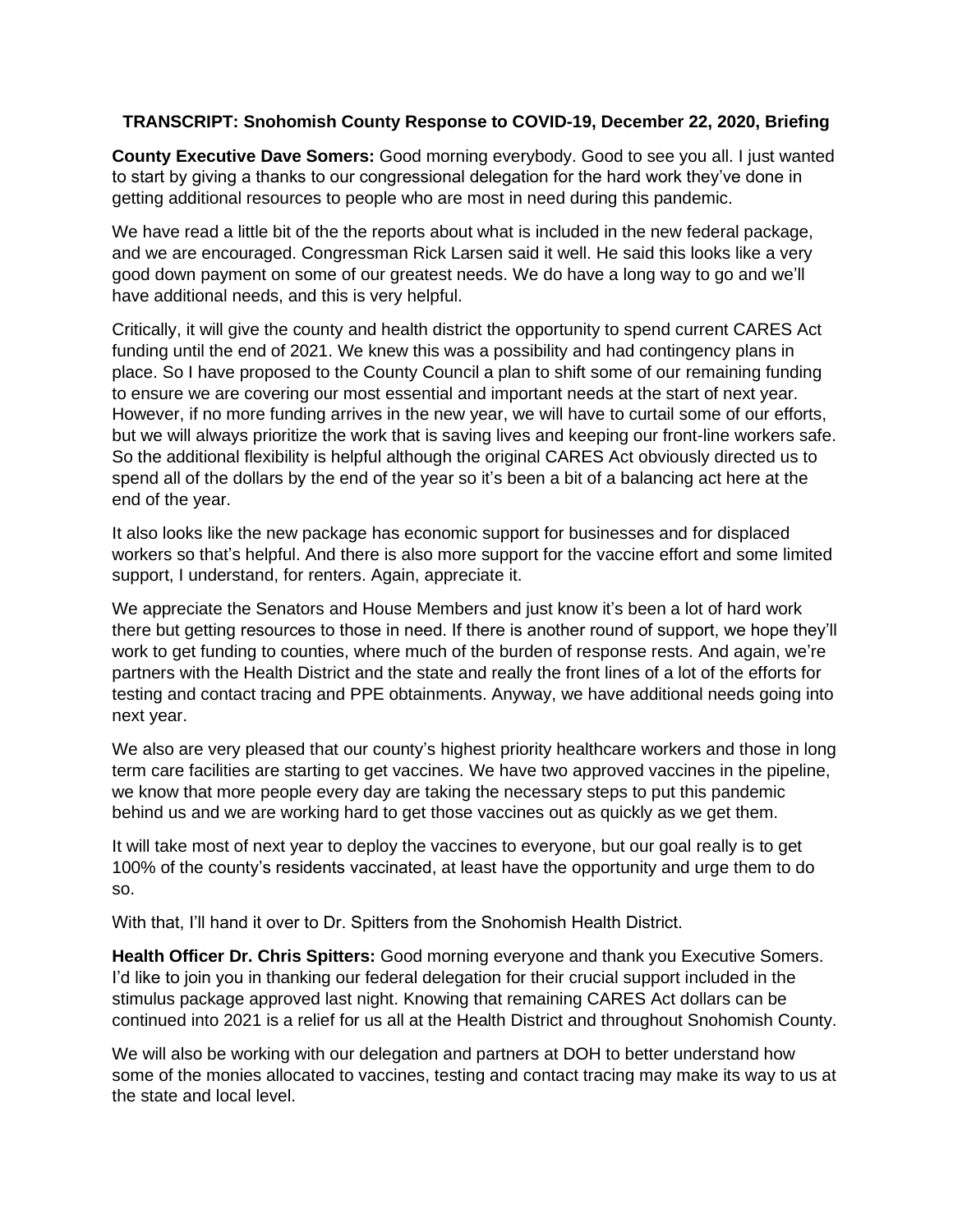This passage could not have come soon enough and we look forward to continued state and federal support as the ongoing response to the pandemic unfolds.

This morning I'd like to provide some updates as we head into the holidays.

First, for the first time since early-September, the rolling two-week case rate in Snohomish County actually decreased, dropping from 444 cases per 100,000 over the prior two weeks leading up through December 12, it dropped to 427 for the two weeks up through December 19. That coupled with the arrival of the first COVID-19 vaccines in the county are definitely promising signs for us all in terms of getting to the other end of the pandemic.

But first, let's not count our chickens before they're hatched. Twice before on the upslope of this third wave we have seen stalls in the number of cases reported. So I still remain cautiously optimistic that this is a true bend in the curve rather than a short term artifact of the surveillance system, and that it will be sustained, but for that trend to continue moving in the right direction, we really need all of our residents and businesses to keep those important public health measures up during the holidays and beyond.

As hard as it is to do, I urge you to continue avoiding indoor gatherings, continue wearing face masks when out of the home, and keeping six feet apart from those you don't live with. These are the key factors in reducing transmission and ultimately hopefully easing restrictions on society in the coming year.

While the case rate did decrease up through last Saturday, we are still in a very precarious position. Longterm care facilities are still leading to 50-60 new cases weekly, there are ongoing outbreaks in 16 of 17 skilled nursing facilities, 19 assisted living facilities, and 23 adult family homes altogether totaling about 750 cases over the past two months.

In hospitals, the COVID census, that is the number of patients hospitalized in Snohomish County who have COVID-19, is remaining stable in the 90-100 range with anywhere from 12-15 requiring mechanical ventilation for respiratory failure. These COVID beds represent about 15% of hospital capacity.

An average of 24 deaths per week have occurred in the last three weeks. That's up from one to two per week due to COVID-19 in August and September. So although the trajectory is favorable, the absolute number of cases in the community and the branching impacts in the healthcare system and on mortality remain fearsome and we need to all pull together and continue to try to reduce transmission.

I'd also like to share some changes to our data reporting frequency. While there are no changes to the updates being done Monday through Friday on the website, except for holidays, and people can still find preliminary case counts, as well as hospitalization and death data under "Local Case Counts" tab at [www.snohd.org/casecounts.](http://www.snohd.org/casecounts) We are also adding longterm care facility case counts to that dashboard that's updated weekly. And we will also continue updating the new case rate on Mondays and the weekly snapshot by Tuesday.

But more in-depth with characterization and subanalyses on cases, outbreaks and deaths, and including maps, will be released only every two weeks.

The first edition of this bi-weekly report will be published on or about January 5. You can find our most recent case counts, maps and an outbreak report at www.snohd.org/casecounts.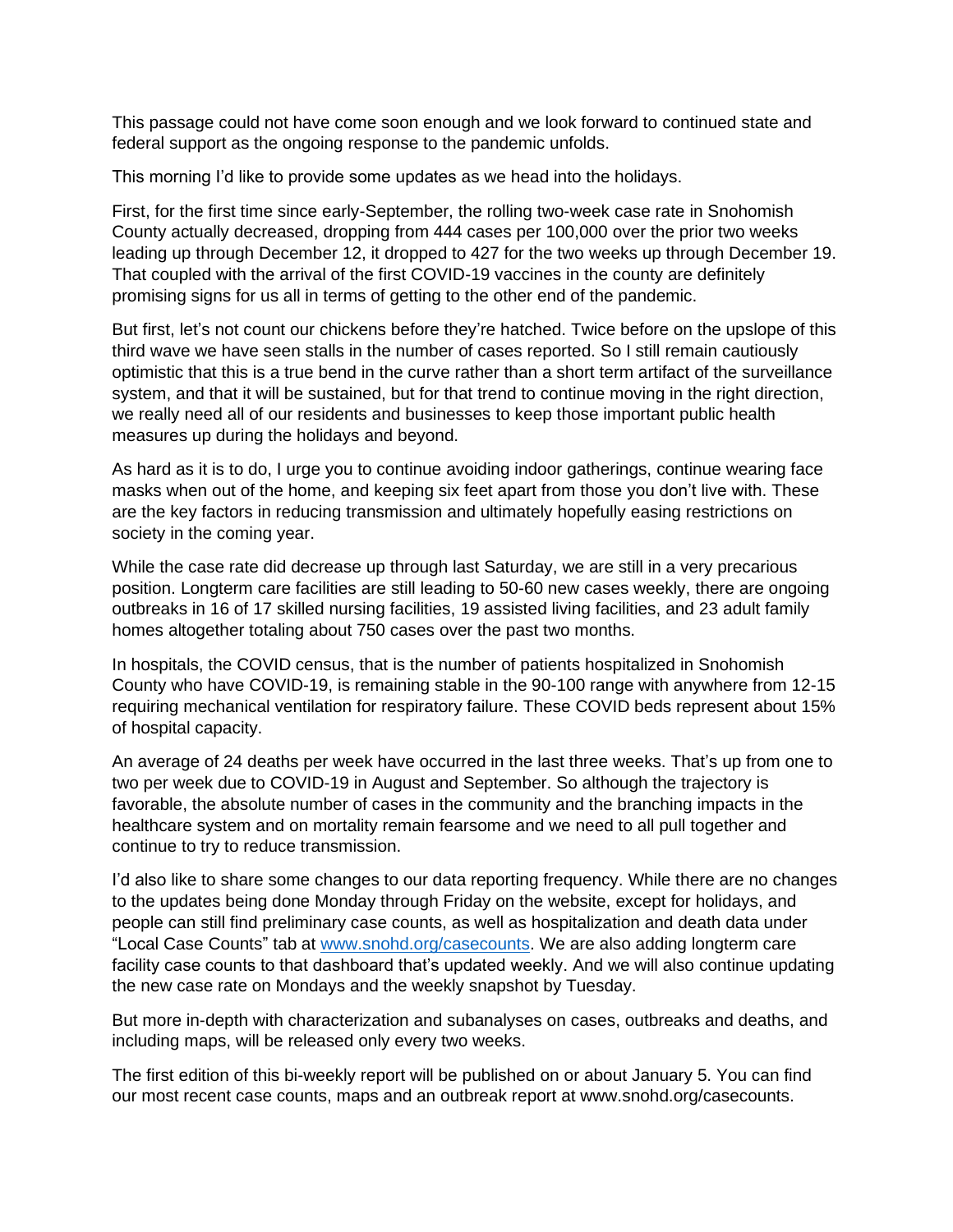Now turning to vaccines, as I'm sure you all saw, the first 3,900 doses of the Pfizer vaccine were delivered to Providence Regional Medical Center in Everett last week. Given the temporary re-allocation of the Pfizer vaccine, there aren't any shipments of Pfizer due in to Snohomish County this week. The Health District does anticipate the first 17,200 doses of the Moderna vaccine being delivered locally to healthcare systems throughout the week.

These will all be prioritized to personnel in high-risk healthcare settings, with patient-facing first responders soon to follow. Employees and residents at long-term care and similar adult care settings will also begin to receive vaccines through federal partnerships established with Walgreens and CVS in the coming weeks. Walgreens and CVS will be reaching out directly to those facilities to coordinate the process.

Frequently asked questions and updates will continue to be posted at www.snohd.org/covidvaccine.

To share more about the vaccine and roll-out at Providence Regional Medical Center in Everett, it is my pleasure to turn it over to Dr. Diaz, a long-time colleague and good friend of the Health District. He is Providence's section chief for Infectious Diseases. George?

**Dr. George Diaz, Providence Regional Medical Center Everett:** Thank you so much Chris. First of all I want to thank Executive Somers and the leadership of Dr. Spitters for their support during this pandemic. It has been incredibly valuable having such a close collaboration with the health district through this year.

As you recall, we had the first patient in the nation in Snohomish County and had a really abrupt rise in the number of cases in the spring. We saw a significant improvement over the summer and then over the last six or eight weeks we've seen a pretty dramatic increase in hospitalizations in our hospital. I think for the county, the hospitalizations went up about 400% or so and the census at our hospital certainly went up accordingly. Since Thanksgiving, we continue to see a rise in the number of hospitalizations, including an increase in ICU patients who are younger, which we believe is likely due to Thanksgiving gatherings that occurred.

So we're thankful that it looks like perhaps the curve is flattening a little bit with the measures that were instituted by the governor a few weeks ago, but we're coming up to the Christmas holiday shortly and if we do not keep vigilant and avoid social gatherings as per our public health guidelines, we will see another spike in cases.

We are relatively busy still in terms of hospital census, and our staff has been dealing with the pandemic for nearly a year now, so there's certainly a lot of fatigue from our hospital staff from the pandemic. So we would strongly urge all of our county residents to please follow the public health guidance to try to keep our curve from increasing after Christmas.

On a brighter note, as Dr. Spitters mentioned, we did receive the vaccine I believe last Thursday. And we began vaccinating healthcare workers, actually we had a test run on Friday where we vaccinated five people to make sure that the operations for the vaccination were going to work.

I was one of the five people that was vaccinated. It was a simple process. The vaccine was just like any other vaccine, and the only side effects I had since then as a little bit of a sore arm. I didn't experience any of the other mild effects that some people have which include mild headache and mild fever. And interestingly the vaccination clinic that we're doing at our hospital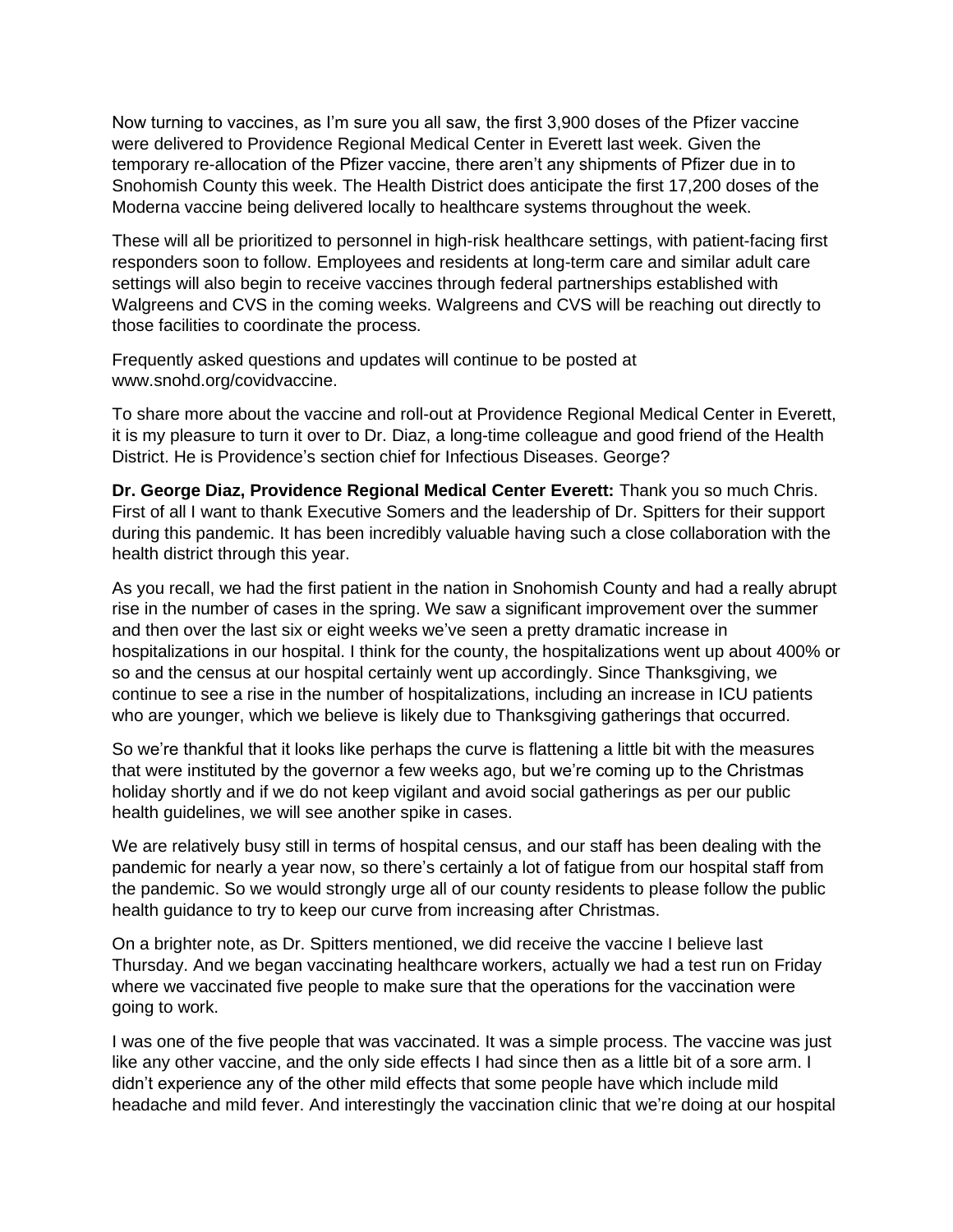is located essentially on hospital premises so we have access to rapid response teams, and we've been vaccinating people who have a history of anaphylactic reaction. And among the dozen or so caregivers we've vaccinated in this setting we haven't seen any adverse effects which is really encouraging.

We believe that the vaccine is safe and we encourage the entire public to receive it once it's available.

Since we started our vaccination program here in Everett on Saturday, we've already vaccinated roughly 2,000 of our caregivers. We followed health district guidelines in terms of being able to prioritize our healthcare workers who receive it first, and we will continue to roll this out through our staff here at the hospital in collaboration with the health district.

So again, we would definitely encourage all caregivers within the county to receive the vaccine. It not only protects yourself from the infection, but more importantly it prevents infections to other caregivers. We have seen transmission occur in the hospital amongst caregivers and this vaccination will hopefully prevent that. It would also prevent transmission from caregiver to patients, which is something that can occur.

So I know there's been some anxiety in the community about receiving the vaccine, but we believe that it's safe and effective. And all the way down from the CDC, IDSA, Department of Health, county health district, Providence, we all feel that it's a safe and effective vaccine and strongly encourage all healthcare workers to receive it.

We will continue to do this rollout to our staff throughout the next coming weeks and then we'll begin rolling it out to our patients as directed by public health.

Thank you.

**Dave Somers:** Thank you doctor. The partnership's been wonderful. Thanks for your hard work and everybody there at Providence. We know you've been working overtime for a long time. So thank you, thank you, thank you.

I'll go through the questions here. The first is the Governor said there was no surge stemming from Thanksgiving. Did you find that in Snohomish County as well? And is there a belief residents can do the same for Christmas and New Years? Or is there a fear people will let their guard down?

**Chris Spitters:** For the couple of weeks after Thanksgiving, the curve kept its same trajectory. It was still going up, but not going up more than it had been before. It's a little bit hard to tease out what exactly was going on there. But I think a more specific measure of a surge would be looking at hospitalizations, which really have remained steady for a couple of weeks now, we've been in the, we were in the 80s to 90s a few weeks ago, now 90 to 100, but not a big increase and here we are now three to four weeks our from Thanksgiving. So whatever did happen on Thanksgiving it didn't further put us up against the wall and I think that's great and it suggests people did a good job and it's not only a belief, it's knowledge that we can do that again. And just want everybody to do as Dr. Diaz suggested and follow the guidance, limit gatherings, and let's try to keep a lid on this thing through the holidays.

**Dave Somers:** Dr. Diaz, do you have any additional comments?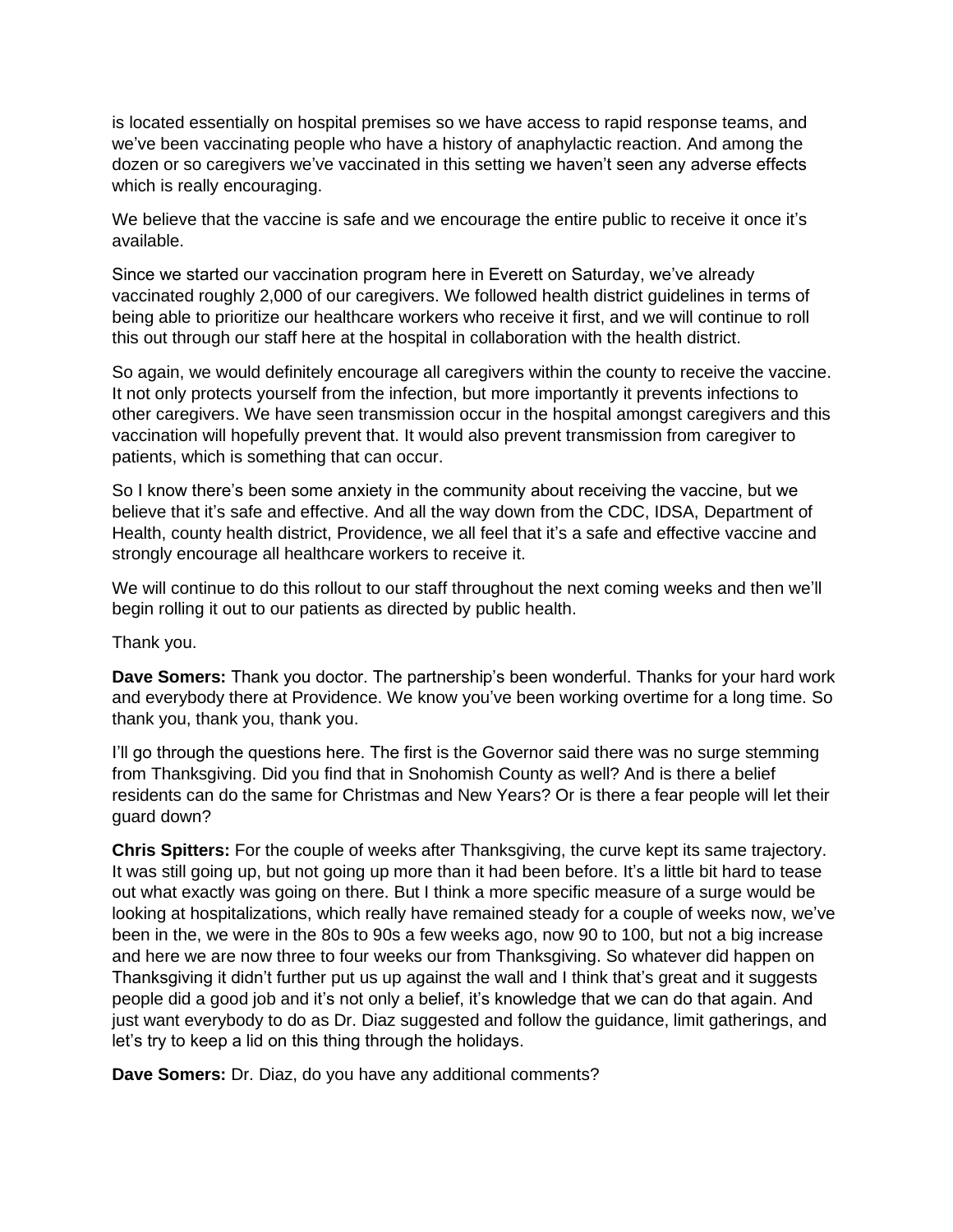**George Diaz:** Yeah, you know, in the hospital setting is where we see patients come in, and the more patients that come the more stress there is to the hospital system. So again we would echo what Dr. Spitters says. Everything that the public can do to avoid gatherings over Christmas would help us a great deal in the hospital. And we would strongly urge folks to follow that guidance because it puts a lot of strain when we see young people in the ICU or deaths that occur.

**Dave Somers:** Thank you. Follow up questions on that CARES Act. Would you have saved more money from CARES Act if you knew earlier on that you could use it in 2021? How much is left over and how soon will you need Congress to again act for local governments before we need to act? I guess I'll start on that one.

We certainly would have put that into our planning process if we knew that it was a possibility to spend it into 2021. It was quite clear in the original CARES Act that it was 2020 only and needed to be spent by the end of the year. So we really pulled out all stops and mobilized extremely quickly. And certainly if we'd had a longer timeline for planning we would have taken that into account.

Specifically I believe the county has about \$13 million that we will send up to Council proposed for distribution. That has to cover our quarantine center, PPE procurement, food programs, all the things we've been doing all year. The burn rate is pretty quick, and I think we can go a couple of months, I believe from the county's standpoint, before we're going to have needs.

Now the original CARES Act did not include and were not considering the cost of vaccine distribution, so if we want to set up other centers that's going to be an additional expense we'll need assistance on. So that's from the county's standpoint. Dr. Spitters?

**Chris Spitters:** I think overall, I'd say I don't know that we would have spent our money at the Health District level any differently. We're in an emergency and all hands on deck and we doubled the size of our staffing to staff all those control efforts, the case investigations, contact tracing, testing. That just needed to be done. I think the impact of the uncertainty of what lay beyond December 31 had two impacts. We could hear a waterfall up ahead but we couldn't stop what we were doing and yet there's the concern that we would have to stop on January 1 or at some point thereafter or spend into our reserves. The other impact it has is when you want to start something up new and you either don't have funding or you have funding but you won't be able to spend beyond one month from now, it's hard to hire staff or set up all of the supply chain and all of that only to have it go away a month later. So this reduces uncertainty, it opens up our planning, and permits us to continue using those reserve dollars we have left and then hoping we get a recharge to carry us on through the end of the pandemic.

**Dave Somers:** To follow on Keith's question, could it be that the governor's restrictions before Thanksgiving offset a potential surge? Any more thoughts on that?

**Chris Spitters:** It's certainly a possibility. We don't have vision into people's lives especially in private settings. We just get a little bit through case investigations. It's still the same things. Gatherings with friends and family at home, some transmission in workplace settings, and longterm care facilities. Those are the three big buckets of transmission that continue to occur. But it's very hard to tease apart what impact Thanksgiving had from what impact the governor's restrictions had. I think we'll just be grateful that we're seeing this curve bend and encourage more of the kind of action by all of us that sustain it and keep it going.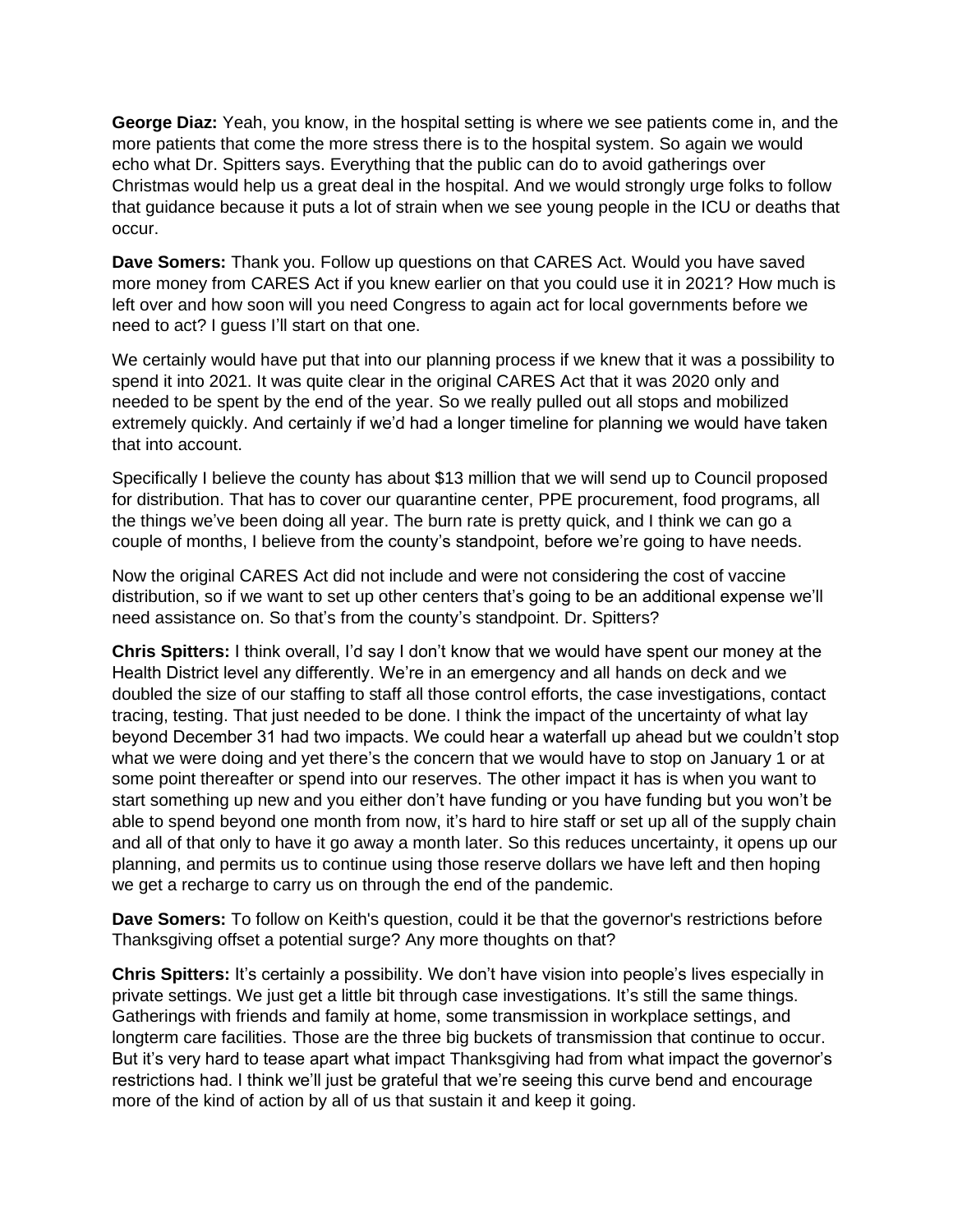**Dave Somers:** Dr. Spitters, I think this is aimed at you. There's a lot of positive news surrounding the vaccine, but the county is at its deadliest point ever in the pandemic, is that correct? Can you talk about the number of deaths and prevalence of transmission headed into the holiday?

**Chris Spitters:** Well, that's right. We're still having, Dr. Diaz witnesses it daily and mentioned the numbers there. We've got overall in the county 90 to 100 people in the hospital and we're seeing two dozen people die every week from COVID. And those deaths lag behind the cases by two, three, sometimes four weeks because it takes that long for people to get sick enough and then for the proportion who don't make it it's usually two, three, four weeks down the line. So what we're seeing now in terms of deaths is based on what was being transmitted several weeks ago. So even though the curve has turned a little bit, it's still at an incredibly high level, and two, we're still going to experience the suffering, hospitalizations and deaths created by the cases that occurred several weeks ago. It just speaks again to the faster we can get this curve to go down the better. And all the more reason for everybody to be cautious and try to be disciplined over the holidays to help the community get through this.

**Dave Somers:** Dr. Diaz said it can prevent transmission from provider to patient. We keep hearing there's not much evidence yet that the vaccine would prevent someone from transmitting the virus. Do we have a sense of which is right?

**George Diaz:** We believe that it is 95% effective in preventing infection. Most people that would be exposed to the virus after being vaccinated won't be infected and therefore should not be able to transmit the disease. So we would expect that as our healthcare workers are vaccinated, the likelihood of them becoming infected and then infecting others, either healthcare workers or patients, would substantially decrease. So it's critically important that our healthcare workers be among the highest group vaccinated so that we prevent this transmission that we know can happen inside the hospital from caregiver to caregiver or from caregiver to patient. Even in those people that do get infected after getting vaccinated, which only occurs 5% of the time, it appears that the disease is much milder and likely more short lived. Again, these people probably aren't going to be spreading a lot of disease even if infected. So again, there are so many benefits to the vaccine in terms of a public health perspective that we really, really want everyone to be vaccinated.

**Dave Somers:** So I have a question. Do you have any information about this new variant that they're reporting in Great Britain that seems to be more infectious.

**Chris Spitters:** Yes. Maybe I'll just give the 10,000 foot level view on that. All viruses to some degree or another mutate through time as they pass along. And sometimes that makes them more fit to transmit among people. That happens every year with influenza. That's why the flu vaccine changes every year. There has been a strain detected in Great Britain that is a change in that surface protein that is a target for our tests, it's a target for the vaccine. And that strain has gone from accounting for a minority of cases in the UK to now about 2/3 of cases. That's what we do know. So sometimes you'll hear 70% more infectious. That's not true. It's 70% of the cases in the UK now match that strain type, mostly around London and a neighboring community. Now what we don't know is whether that is actually more transmissible, or whether something else happened in the community that gave that strain an evolutionary advantage over the other strains and that's just predominated. That may be occurring in other places around the world and just hasn't been detected yet. Earlier in the epidemic, there have been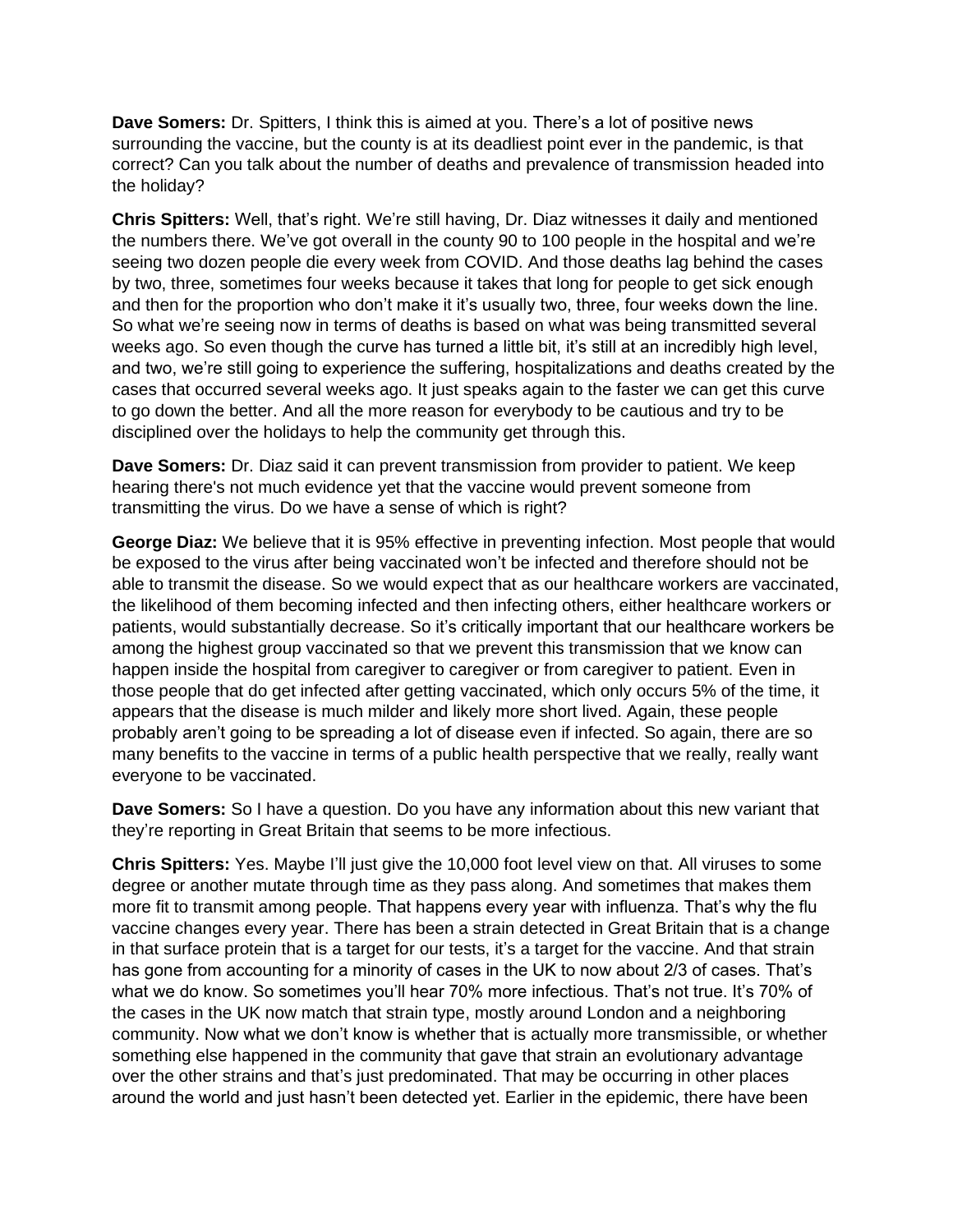different strains in the U.S. that have ebbed and flowed in terms of a proportion of the total cases. So much remains to be known about the epidemiology and transmission of this strain. Furthermore, we really don't know whether it's more severe, more likely to result in hospitalizations or deaths, nor what the impacts on the efficacy of the vaccine would be, although volcanologists are confident that it ought not to have any short term detrimental impacts on vaccine efficacy.

**Dave Somers:** Thank you. So it sounds like long time care homes won't be getting their first vaccines until the end of the month. With cases rising so quickly in those settings, why not start sending some of the limited supply to them, the most vulnerable population?

**Chris Spitters:** Actually, part of the limited supply is being sent to them. Washington's allocation of the federal supply is split between the personnel in healthcare settings and the longterm care facility settings. And it's just the process of getting the machine up and running to get into those places. You know, as you remember from the beginning, this whole endeavor has been a build it as you go event, and this is no different. Certainly it can be frustrating and worrisome to longterm care staff, residents and families of those residents that it's not happening as quickly as the healthcare lane of activity but I think this is not the first challenge to our patients in the epidemic, nor will it be the last, and over the overall course of the epidemic, while a week or two is painful to wait, it's not going to have a substantial impact on the longterm course of the epidemic. And the federal partners and the pharmacies are trying to get that rolling as quickly as they can.

**Dave Somers:** Dr. Diaz, you strongly encouraged health care workers to get the vaccine. Are you seeing much resistance or reluctance among health care workers to getting the vaccine?

**George Diaz:** Yeah, you know, I think healthcare workers are a part of the general public and we still have a substantial proportion of folks that are getting media information from somewhat dubious sites. So there's a lot of rumors about certain adverse effects that simply are not true, and I think this leads people to have anxiety, much like the misinformation that we saw with masks, etc. So I would strongly encourage folks for information regarding vaccines to look at the CDC, Infectious Disease Society of America, Washington Department of Health, and Snohomish County Health District for sources of truth for information about the vaccine because we believe it is safe and effective and we would hope all of our population uses those sites as trusted sources of information.

**Dave Somers:** Does receiving the Moderna vaccine or the second vaccine make it easier to vaccinate people at long term care facilities?

**Chris Spitters:** So the two vaccine products, the Pfizer and the Moderna, the Pfizer needs storage at minus 80 which there's limited capacity for that in the county and that makes the logistics of administering the Pfizer vaccine, especially in small settings, a bigger challenge. Whereas the Moderna just your average minus-20 freezer does the trick. That just makes the whole supply chain and distribution easier. So short answer is yes.

**Dave Somers:** So I think that's it. I just want to take a second to thank all of you for helping us get information out this year. As Dr. Diaz said, we try to be a place or a source of good solid information and pass on what we believe and know to be true, and we very much appreciate your partnership in that and just wish you a Merry Christmas and Happy Holidays.